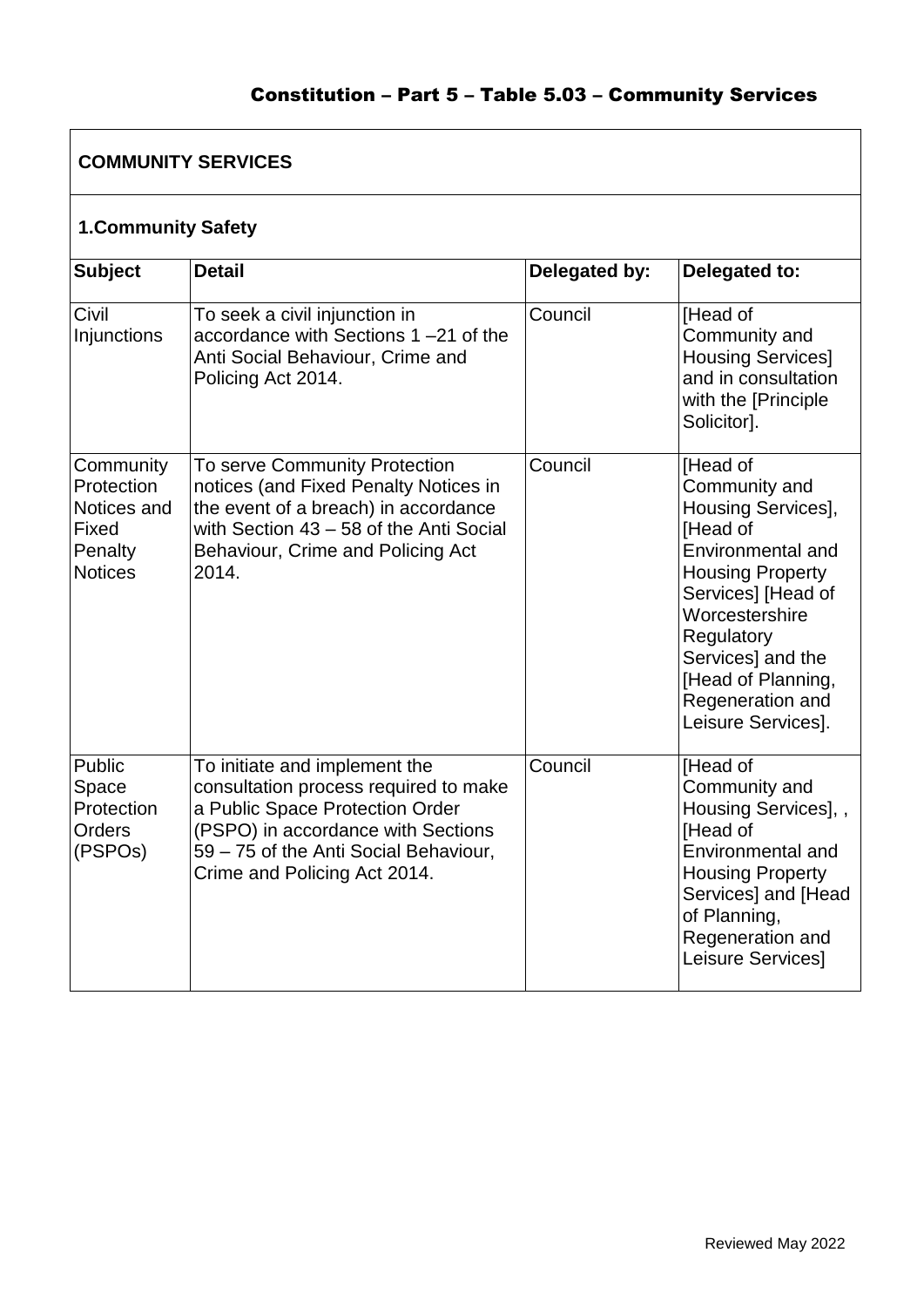| Closure<br>Notices and<br>Closure<br><b>Orders</b>                            | To issue Closure notices (up to 48<br>hours) and to apply for a Closure<br>Order in accordance with Sections 76<br>- 93 of the Anti Social Behaviour,<br>Crime and Policing Act 2014.                                                                                                                          | Council | [Head of<br>Community and<br>Housing Services],<br>[Head of<br>Environmental and<br><b>Housing Property</b><br>Services], [Head of<br>Planning,<br>Regeneration and<br>Leisure Services]<br>and [Head of<br>Worcestershire<br>Regulatory<br>Services]. |
|-------------------------------------------------------------------------------|----------------------------------------------------------------------------------------------------------------------------------------------------------------------------------------------------------------------------------------------------------------------------------------------------------------|---------|--------------------------------------------------------------------------------------------------------------------------------------------------------------------------------------------------------------------------------------------------------|
| Absolute<br>Grounds for<br>Possession<br>of a Secure<br>or Assured<br>tenancy | To seek Absolute Grounds for<br>Possession of a secure or assured<br>tenancy where anti-social behaviour or<br>criminality have been proven in court,<br>subject to the required conditions<br>being met in accordance with Sections<br>94 - 100 of the Anti Social Behaviour,<br>Crime and Policing Act 2014. | Council | [Head of<br>Community and<br><b>Housing Services]</b>                                                                                                                                                                                                  |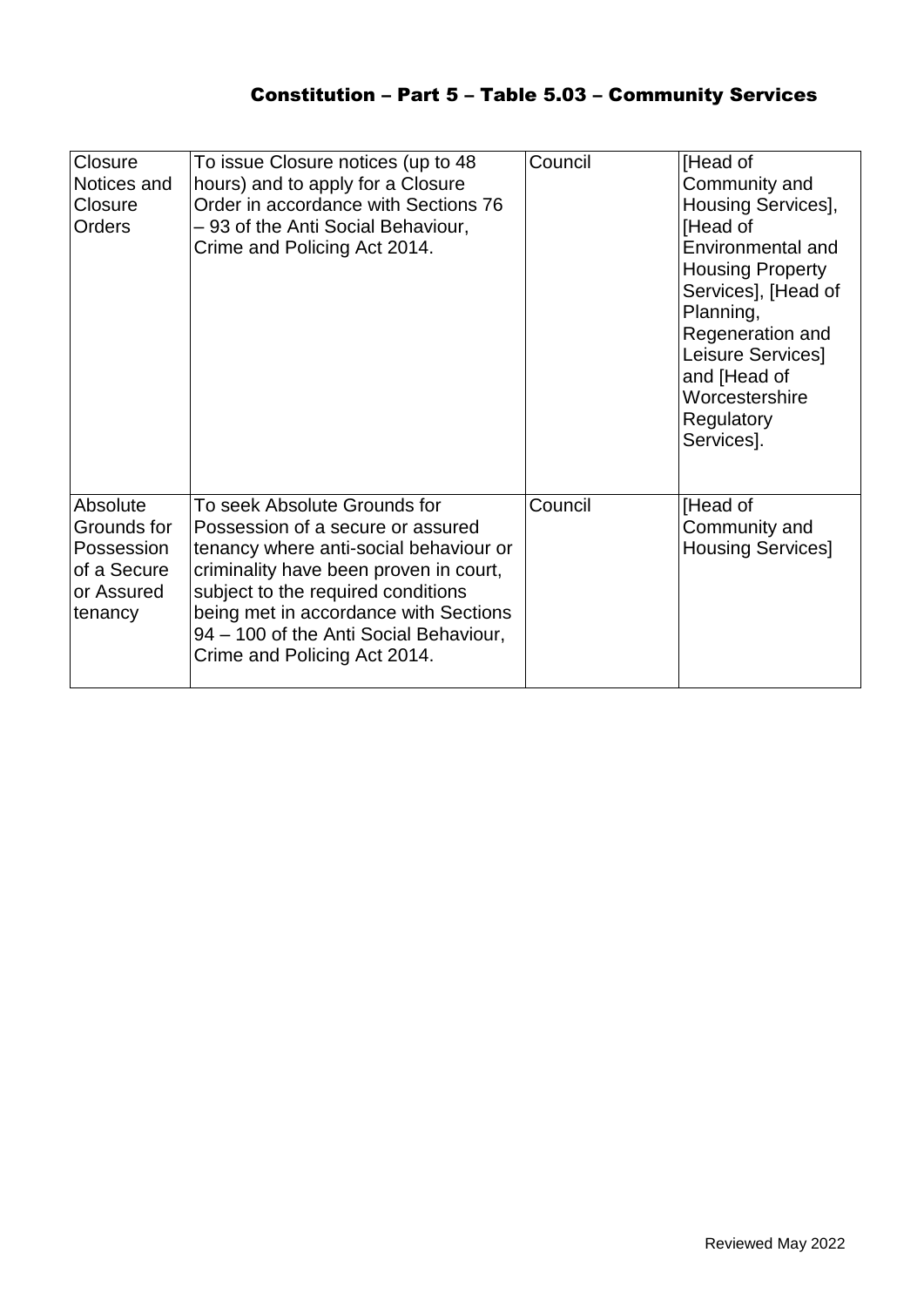| 2. Private Sector Housing                          |                                                                                                                                                                                                                                                                                                                                                                                                                                                                                                                                                                                                                                                                                                                                                                                                                                                                                                       |                         |                                                                                                                                                                                                                                         |  |
|----------------------------------------------------|-------------------------------------------------------------------------------------------------------------------------------------------------------------------------------------------------------------------------------------------------------------------------------------------------------------------------------------------------------------------------------------------------------------------------------------------------------------------------------------------------------------------------------------------------------------------------------------------------------------------------------------------------------------------------------------------------------------------------------------------------------------------------------------------------------------------------------------------------------------------------------------------------------|-------------------------|-----------------------------------------------------------------------------------------------------------------------------------------------------------------------------------------------------------------------------------------|--|
| <b>Subject</b>                                     | <b>Detail</b>                                                                                                                                                                                                                                                                                                                                                                                                                                                                                                                                                                                                                                                                                                                                                                                                                                                                                         | <b>Delegated</b><br>by: | Delegated to:                                                                                                                                                                                                                           |  |
| Power of<br>entry                                  | To exercise the powers of<br>Authorised Officers in respect of<br>entry, inspection and investigation<br>in relation to housing conditions<br>as specified in any legislation the<br>enforcement of which is delegated<br>to Director of Leisure,<br><b>Environment and Community</b><br><b>Services</b>                                                                                                                                                                                                                                                                                                                                                                                                                                                                                                                                                                                              | Executive<br>Committee  | [Head of Community and<br>Housing<br>Services]/[Housing<br>Strategy<br>Manager]/[Private Sector<br><b>Housing Team</b><br>Leader]/[Housing<br><b>Strategy &amp; Enabling</b><br>Team Leader]/[Private<br><b>Sector Housing Officer]</b> |  |
| Service of<br>Notices and<br>obtaining<br>warrants | To exercise the powers of<br>Authorised Officers for the<br>purposes of the legislation listed<br>below, serve notices and obtain<br>warrants of entry from a Justice of<br>the Peace for the purposes of that<br>legislation<br>Housing Acts 1985, 2004<br>Management of Houses in<br><b>Multiple Occupation Regulations</b><br>2006<br>Licensing & Management of<br><b>HMO &amp; other Houses</b><br>(Miscellaneous<br>Provisions) (England)<br>Regulations 2006<br><b>Environmental Protection Act</b><br>1990<br>Building Act 1984<br><b>Local Government (Miscellaneous</b><br>Provisions) Acts 1976, 1982<br>Prevention of Damage by Pests<br>Act 1949<br><b>Public Health Act 1961</b><br>Licensing and Management of<br>Houses in Multiple Occupation<br>(additional provisions) (England)<br>Regulations 2007<br>Mobile Homes Act 2013<br>Caravan Sites & Control of<br>Development Act 1960 |                         | [Head of Community and<br><b>Housing Services]/</b><br>[Housing Strategy<br>Manager]/[Private Sector<br><b>Housing Team</b><br>Leader]/[Housing<br><b>Strategy &amp; Enabling</b><br>Team Leader]/[Private<br>Sector Housing Officer]   |  |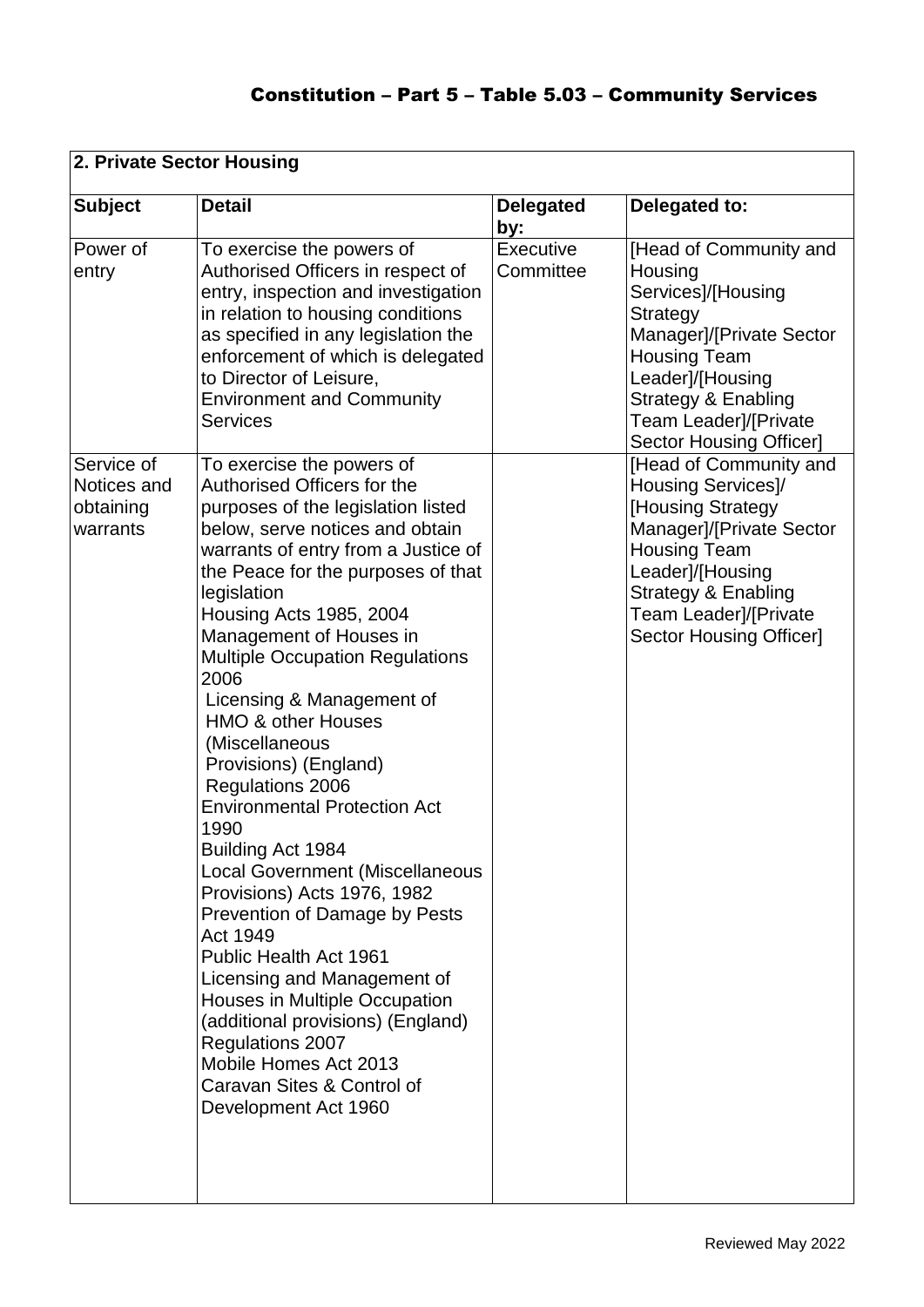| 2. Private Sector Housing                                     |                                                                                                                                                                                                                                                                                                        |                               |                                                                                                                                                                                                   |  |
|---------------------------------------------------------------|--------------------------------------------------------------------------------------------------------------------------------------------------------------------------------------------------------------------------------------------------------------------------------------------------------|-------------------------------|---------------------------------------------------------------------------------------------------------------------------------------------------------------------------------------------------|--|
| <b>Subject</b>                                                | <b>Detail</b>                                                                                                                                                                                                                                                                                          | <b>Delegated</b><br>by:       | Delegated to:                                                                                                                                                                                     |  |
| <b>Caravan Site</b><br>Licences                               | To approve a transfer or renewal<br>of a Caravan Site Licence                                                                                                                                                                                                                                          | Executive                     | [Head of Community and<br>Housing Services]/<br>[Housing Strategy<br>Manager]/[Private Sector<br><b>Housing Team</b><br>Leader]/[Housing<br><b>Strategy &amp; Enabling</b><br>Team Leader]        |  |
| <b>Caravan Site</b><br>Licences                               | To approve licence for new site                                                                                                                                                                                                                                                                        | Council                       | [Head of Community and<br>Housing Services]/<br>[Housing Strategy<br>Manager]                                                                                                                     |  |
| Houses in<br>multiple<br>occupation -<br>licences             | To approve a Licence for House<br>in Multiple Occupation under the<br>provisions of the<br>Housing Act 2004 Pt2.                                                                                                                                                                                       | Executive<br>Committee        | [Head of Community and<br><b>Housing Services]/</b><br>[Housing Strategy<br>Manager]/[Private Sector<br><b>Housing Team</b><br>Leader]/[Housing<br><b>Strategy &amp; Enabling</b><br>Team Leader] |  |
| Houses in<br>multiple<br>$occupation -$<br>licence            | To refuse or revoke Licences for<br>Houses in Multiple Occupation                                                                                                                                                                                                                                      | Executive<br>Committee        | [Head of Community and<br><b>Housing Services]</b><br>following consultation<br>with the [relevant Portfolio<br>Holder]                                                                           |  |
| <b>Housing Act</b><br>$2004 -$<br>notices etc                 | To issue notices and orders in<br>relation to improvement,<br>prohibition, revocation, hazard<br>awareness and emergency<br>action under the Housing Act<br>2004, sections 11, 12, 14, 16,<br>20,21,23,25,28,29,40,41 &43 and<br>undertake default work in respect<br>of such notices where necessary. | <b>Executive</b><br>Committee | [Head of Community and<br>Housing Services]/<br>[Housing Strategy<br>Manager]/[Private Sector<br><b>Housing Team</b><br>Leader]/[Housing<br><b>Strategy &amp; Enabling</b><br>Team Leader]        |  |
| Houses in<br>Multiple<br>Occupation -<br>Management<br>Orders | To issue interim and final<br>management orders in relation to<br>a House in Multiple Occupation<br>under provisions of the Housing<br>Act 2004 sections<br>101, 103, 112, 113, 121 & 122.                                                                                                             | Executive<br>Committee        | [Head of Community and<br><b>Housing Services/</b><br><b>Housing Strategy</b><br>Manager]                                                                                                         |  |

 $\overline{\phantom{a}}$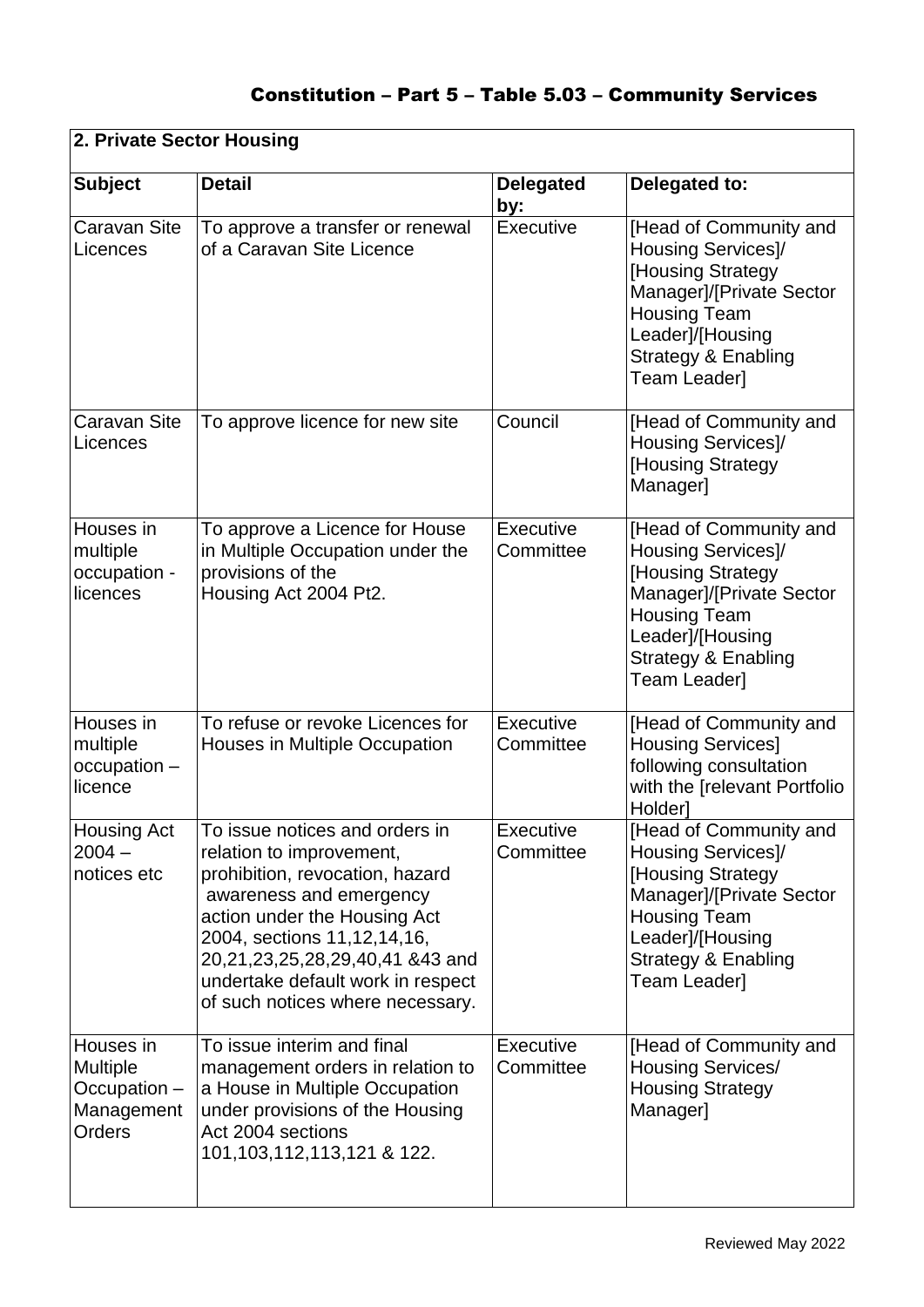#### **2. Private Sector Housing Subject Detail Delegated by: Delegated to:** Empty Dwellings orders To issue interim and final management orders in relation to empty dwellings under provisions of the Housing Act 2004 sections 133 & 136 Executive Committee [Head of Community and Housing Services]/ [Housing Strategy Manager] Mortgage Rescue Scheme To Agree each case for purchase through the Government's Mortgage Rescue Scheme Executive Committee October 2013 **Executive Committee** [Head of Community and Housing Services] **Overcrowding** - notice To issue notice in respect of overcrowding in non-licensable Houses in Multiple Occupation under provisions of the Housing Act 2004 section 139 **Executive Committee** [Head of Community and Housing Services]/ [Housing Strategy Manager]/[Private Sector Housing Team Leader]/[Housing Strategy & Enabling Team Leader] Property **Tribunal** To make application to a Residential Property Tribunal in relation to enforcement or other provisions under the Housing Act 2004 **Executive Committee** [Head of Community and Housing Services]/ [Housing Strategy Manager] Illegal evictions and harassment To institute legal proceedings in respect of illegal evictions and harassment under provisions of the Protection From Eviction Act 1977 and Housing Act 1988 **Executive Committee** [Head of Community and Housing Services]/ [Housing Strategy Manager]/[Private Sector Housing Team Leader]/[Housing Strategy & Enabling Team Leader] Building Act notices To serve notices under the Building Act 1984, Sections 59, 63, 64, 70, 72(1)(a) & 76 in relation to housing conditions, to undertake work in default and recover expenses. **Executive** Committee [Head of Community and Housing Services]/ **IHousing Strategy** Manager]/[Private Sector Housing Team Leader]/[Housing Strategy & Enabling Team Leader]/[Private Sector Housing Officer]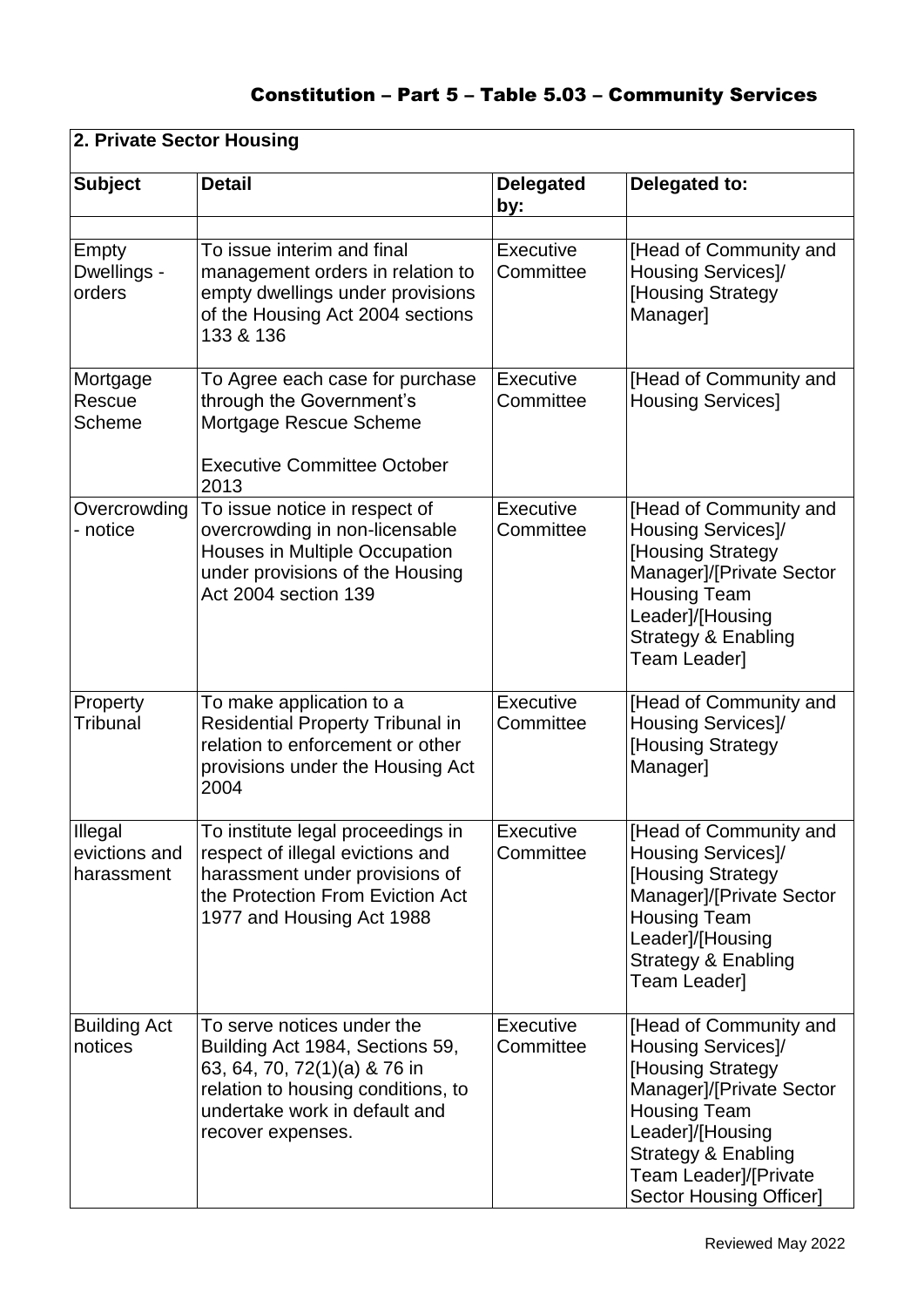#### **2. Private Sector Housing Subject Detail Delegated by: Delegated to:** Lifetime Grants approval To approve applications for Lifetime Grants under the Housing Assistance Scheme and any subsequent schemes for works of repair, improvement, adaptation or thermal efficiency and applications for Landlord (HMO) Lifetime Grant Executive **Committee** [Deputy Chief Executive]/[Head of Community and Housing Services]/[Strategic **Housing** Manager]/[Private Sector Housing Team Leader]/[Housing Strategy & Enabling Team Leader] **Disabled Facilities Grants** To approve applications for mandatory Disabled Facilities **Grant Executive Committee** [Head of Community and **Housing** Services]/[Strategic **Housing** Manager]/[Private Sector Housing Team Leader]/[Housing Strategy & Enabling Team Leader] Disabled **Facilities** Grant - Repayment To waive the condition requiring repayment of a Disabled Facilities Grant in accordance with the Government's Criteria set out in Section 5.19(b) of the report to the Executive Committee on 7<sup>th</sup> January 1999 **Executive Committee** [Head of Community and Housing Services] following consultation with the [relevant portfolio holder]. Lifetime Grants cancellation To cancel Lifetime Grant and recover interim payments for failure to complete eligible work within 12 months of approval date or to grant extensions of time for completion **Executive Committee** [Head of Community and **Housing** Services]/[Strategic **Housing** Manager]/[Private Sector Housing Team Leader]/[Housing Strategy & Enabling Team Leader]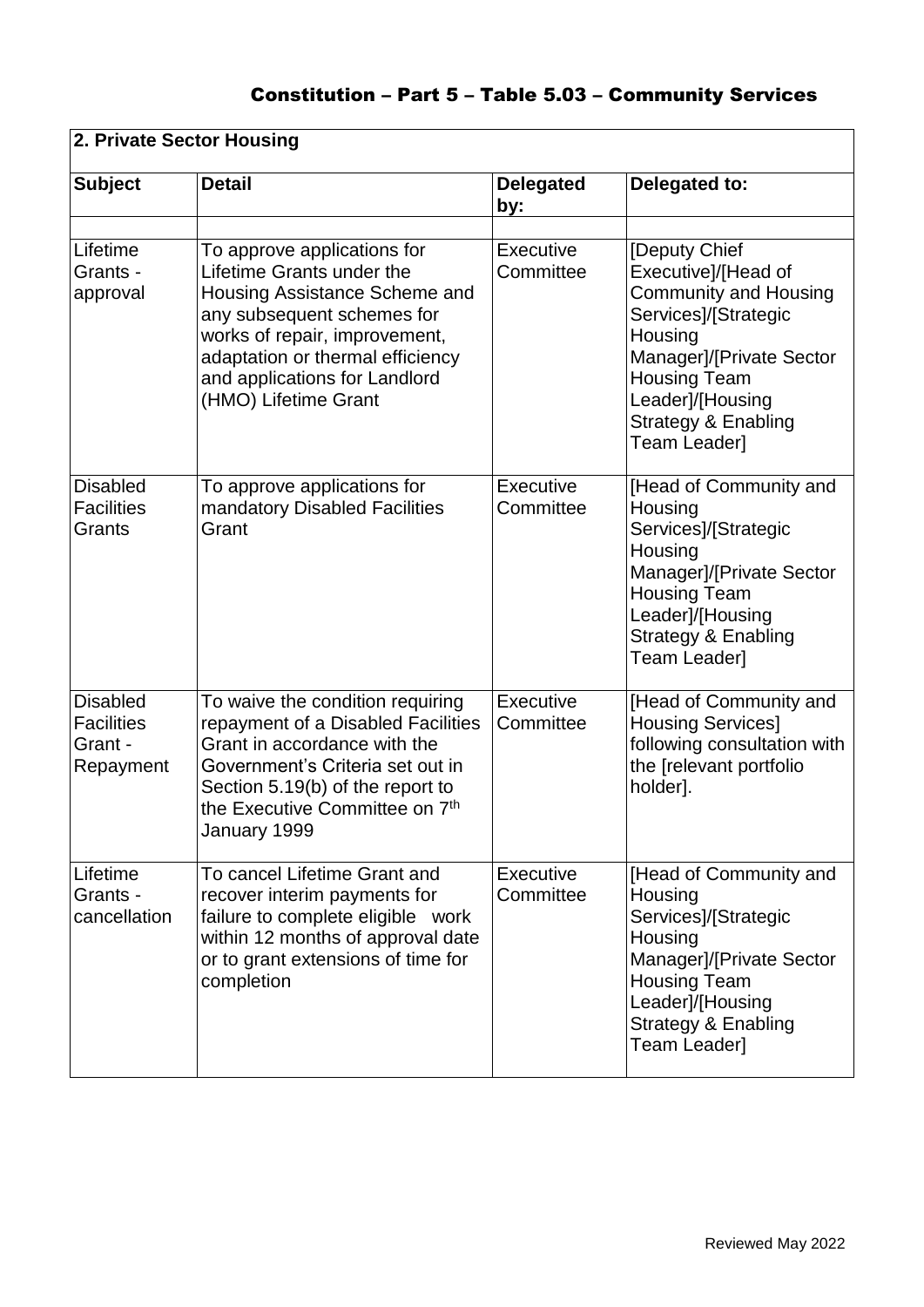| Council land<br>and premises<br>- dealing with<br><b>Trespassers</b> | To authorise the exercise of Local<br>Authority powers under the<br><b>Criminal Justice &amp; Public Order</b><br>Act 1994 relating to occupation of<br>council land and premises by<br>trespassers.                                                                                                                                                                                                                                                                                                                                                                          | Executive<br>Committee | [Head of Community and<br>Housing<br>Services]/[Strategic<br>Housing<br>Manager]/[Private Sector<br><b>Housing Team</b><br>Leader]/[Housing<br><b>Strategy and Enabling</b><br>Team Leader].   |
|----------------------------------------------------------------------|-------------------------------------------------------------------------------------------------------------------------------------------------------------------------------------------------------------------------------------------------------------------------------------------------------------------------------------------------------------------------------------------------------------------------------------------------------------------------------------------------------------------------------------------------------------------------------|------------------------|------------------------------------------------------------------------------------------------------------------------------------------------------------------------------------------------|
| Proceedings<br>for<br>possession                                     | To authorise the instigation of civil<br>legal proceedings for possession<br>of council land and premises<br>occupied by trespassers without<br>permission and further legal<br>proceedings for their eviction from<br>such land and premises.                                                                                                                                                                                                                                                                                                                                | Executive<br>Committee | [Head of Community and<br>Housing<br>Services]/[Strategic<br>Housing<br>Manager]/[Private Sector<br><b>Housing Team</b><br>Leader]/[Housing<br><b>Strategy &amp; Enabling</b><br>Team Leader]. |
| Council land -<br>bunding                                            | In connection with the<br>construction of bunding to prevent<br>trespass on council land or<br>removal of bunding provided for<br>such purpose the Executive<br>Director of Leisure, Environmental<br>& Community Services shall,<br>before taking action, consult with<br>relevant Ward Members and<br>residents in the vicinity likely to be<br>affected. The decision to<br>construct or remove bunding shall<br>be delegated to the Director of<br>Leisure, Environment &<br><b>Community Services following</b><br>consultation with the relevant<br><b>Ward Members</b> | Executive<br>Committee | [Deputy Chief<br>Executive]/[Head of<br><b>Community and Housing</b><br>Services]/[Strategic<br>Housing<br>Manager]following<br>consultation with Ward<br><b>Members</b>                       |
| Home<br>Improvement<br>Agency                                        | To deal with day to day<br>management of the Home<br><b>Improvement Agency Service</b>                                                                                                                                                                                                                                                                                                                                                                                                                                                                                        | Executive<br>Committee | [Head of Community and<br>Housing<br>Services]/[Strategic<br>Housing<br>Manager]/[Private Sector<br><b>Team Leaderl</b>                                                                        |
| <b>Civil Penalty</b><br><b>Notices</b>                               | to approve the use of Civil<br>Penalties in appropriate housing<br>related offences as an alternative<br>to prosecution                                                                                                                                                                                                                                                                                                                                                                                                                                                       | Council                | [Head of Community and<br><b>Housing Services]</b>                                                                                                                                             |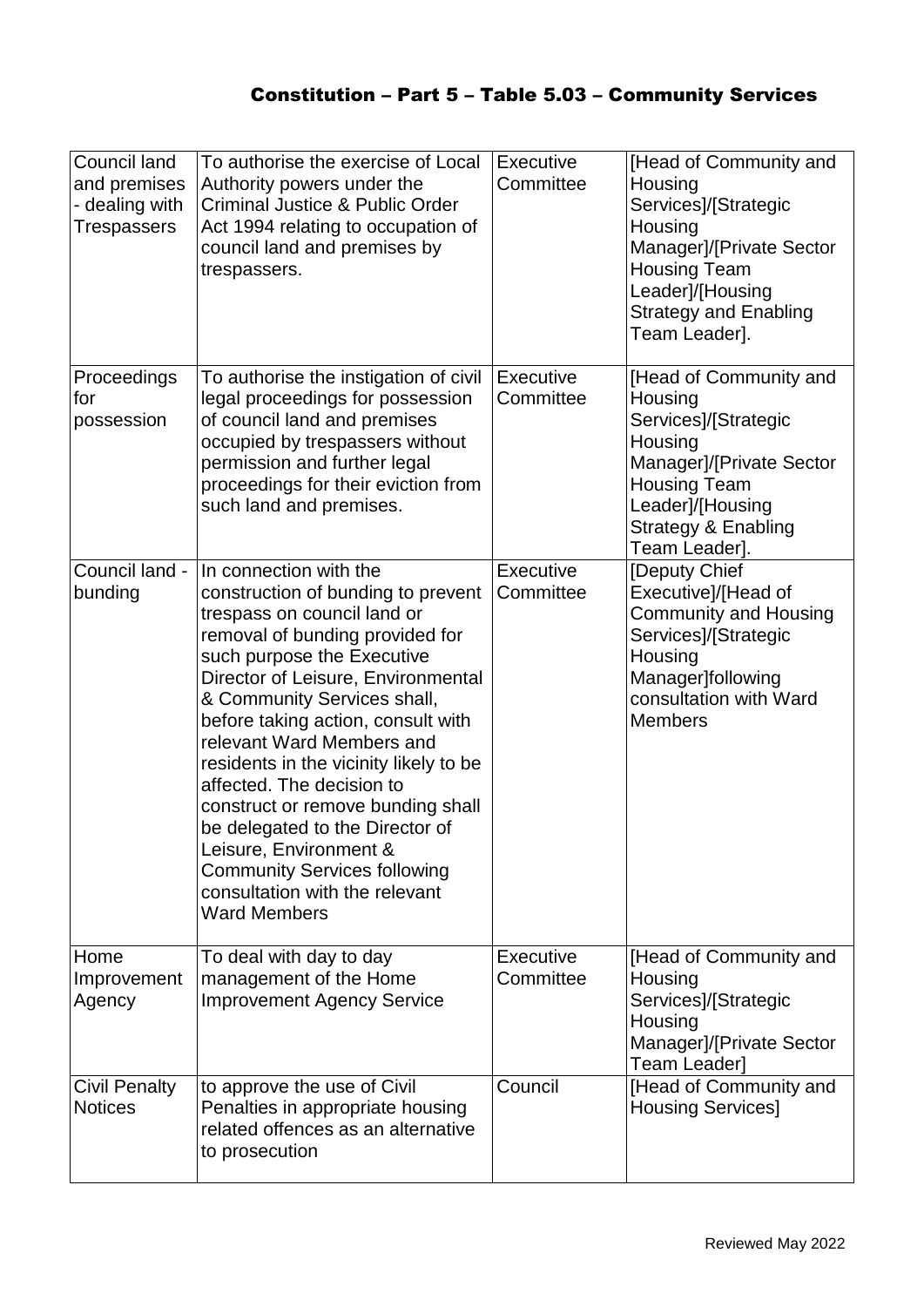| 3.<br><b>Transport &amp; Concessionary Fares</b> |                                                                                       |                        |                                                                                                   |
|--------------------------------------------------|---------------------------------------------------------------------------------------|------------------------|---------------------------------------------------------------------------------------------------|
| <b>Subject</b>                                   | <b>Detail</b>                                                                         | Delegated by:          | Delegated to:                                                                                     |
| Dial-a-Ride /<br>Shop-<br>mobility               | To deal with day-to-day management<br>of the Dial-a-Ride and Shopmobility<br>Schemes. | Executive<br>Committee | [Head of<br>Community and<br>Housing<br>Services]/[Dial a<br>Ride and<br>Shopmobility<br>Manager] |

(Bus passes, concessionary fares operators and eligibility removed as functions passed to Worcestershire County Council)